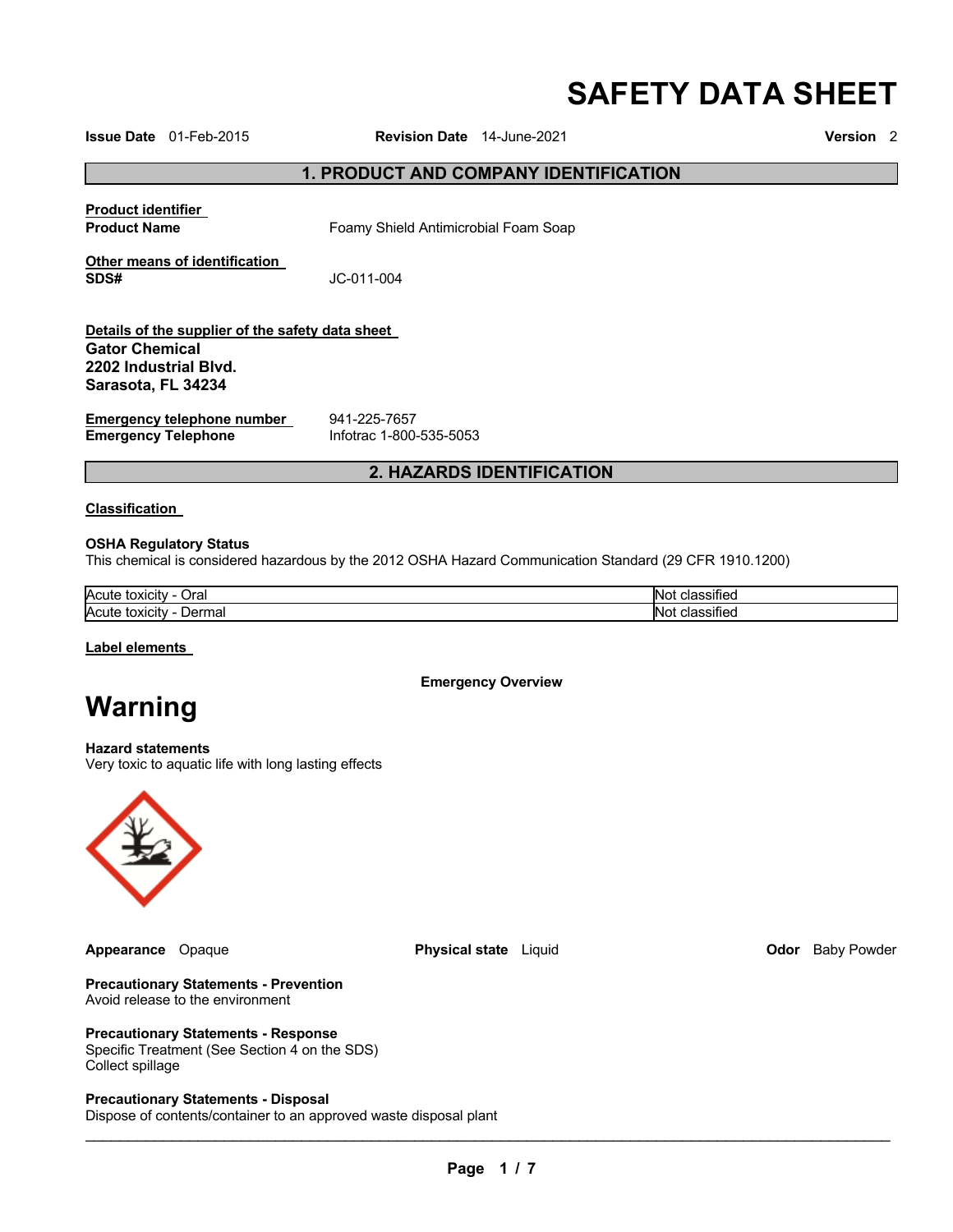#### **Hazards not otherwise classified (HNOC)**

**Other Information** 

Unknown Acute Toxicity 3.5234% of the mixture consists of ingredient(s) of unknown toxicity

### **3. COMPOSITION/INFORMATION ON INGREDIENTS**

\_\_\_\_\_\_\_\_\_\_\_\_\_\_\_\_\_\_\_\_\_\_\_\_\_\_\_\_\_\_\_\_\_\_\_\_\_\_\_\_\_\_\_\_\_\_\_\_\_\_\_\_\_\_\_\_\_\_\_\_\_\_\_\_\_\_\_\_\_\_\_\_\_\_\_\_\_\_\_\_\_\_\_\_\_\_\_\_\_\_\_\_\_

| <b>Chemical Name</b>      | CAS No.         | Weight-% | <b>Trade Secret</b> |
|---------------------------|-----------------|----------|---------------------|
| Betaine<br>Cocamidopropyl | 1789-40-0<br>61 | . .      |                     |
| riclosan                  | 3380-34-5       | . .      |                     |

\*The exact percentage (concentration) of composition has been withheld as a trade secret.

|                           | <b>4. FIRST AID MEASURES</b>                                                                                            |
|---------------------------|-------------------------------------------------------------------------------------------------------------------------|
| <b>First aid measures</b> |                                                                                                                         |
| <b>Skin Contact</b>       | First aid measures not required.                                                                                        |
| Eye contact               | Rinse thoroughly with plenty of water for at least 15 minutes, lifting lower and upper eyelids.<br>Consult a physician. |
| <b>Inhalation</b>         | First aid measures not required.                                                                                        |
| Ingestion                 | Clean mouth with water and drink afterwards plenty of water.                                                            |
|                           | Most important symptoms and effects, both acute and delayed                                                             |
| <b>Symptoms</b>           | Any additional important symptoms and effects are described in Section 11: Toxicology<br>Information.                   |
|                           | Indication of any immediate medical attention and special treatment needed                                              |
| Note to physicians        | Treat symptomatically.                                                                                                  |
|                           | <b>5. FIRE-FIGHTING MEASURES</b>                                                                                        |

#### **Suitable extinguishing media**

Use extinguishing measures that are appropriate to local circumstances and the surrounding environment.

**Unsuitable extinguishing media** Caution: Use of water spray when fighting fire may be inefficient.

#### **Specific hazards arising from the chemical**

No Information available.

**Explosion data Sensitivity to Mechanical Impact** None. **Sensitivity to Static Discharge** None.

#### **Protective equipment and precautions for firefighters**

As in any fire, wear self-contained breathing apparatus pressure-demand, MSHA/NIOSH (approved or equivalent) and full protective gear.

# **6. ACCIDENTAL RELEASE MEASURES**

**Personal precautions, protective equipment and emergency procedures**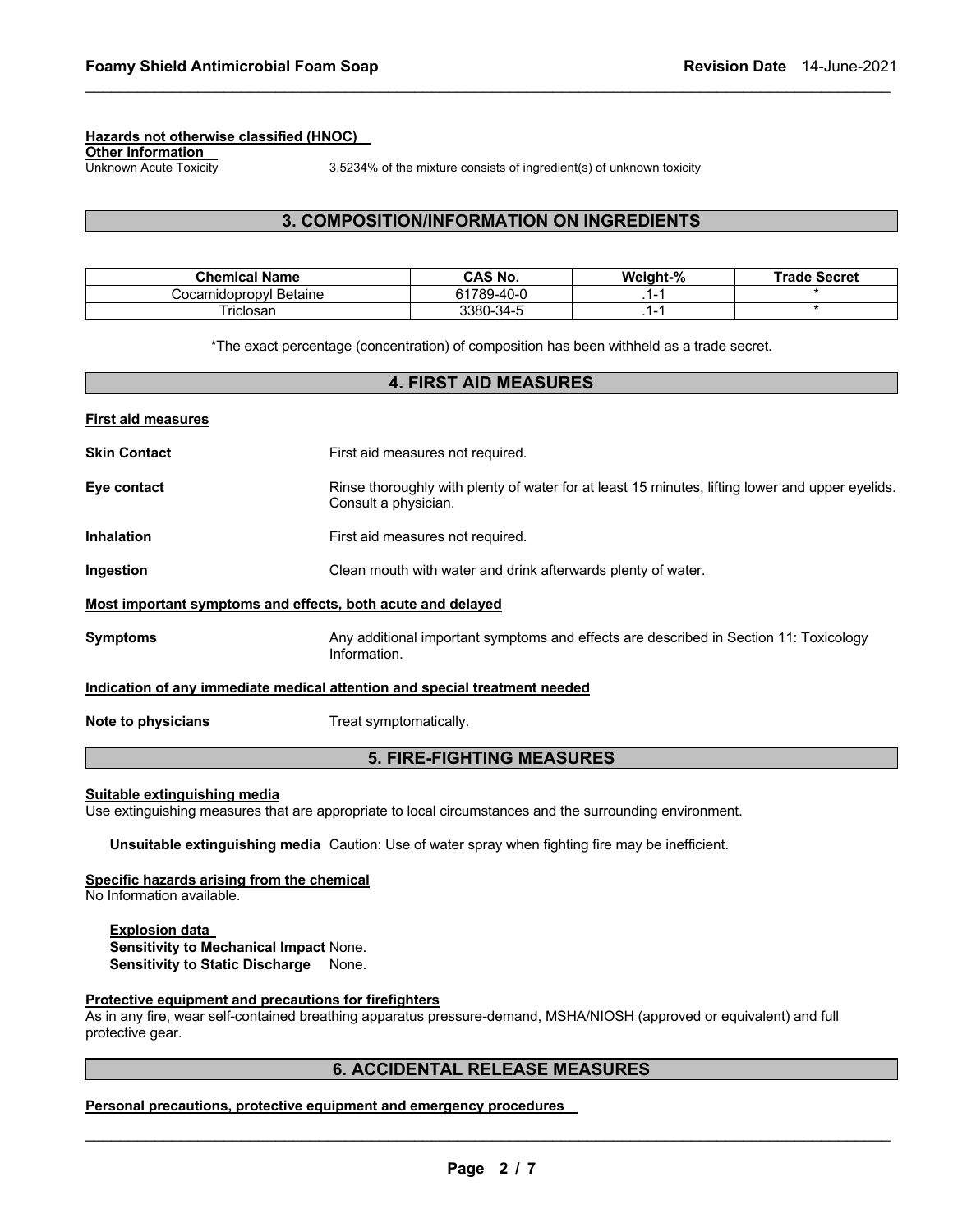| <b>Personal precautions</b>                                  | Use personal protective equipment as required.                                                                                                                                                                                                            |  |
|--------------------------------------------------------------|-----------------------------------------------------------------------------------------------------------------------------------------------------------------------------------------------------------------------------------------------------------|--|
| <b>Environmental precautions</b>                             |                                                                                                                                                                                                                                                           |  |
| <b>Environmental precautions</b>                             | Prevent further leakage or spillage if safe to do so. Do not allow into any sewer, on the<br>ground or into any body of water. Prevent product from entering drains. Local authorities<br>should be advised if significant spillages cannot be contained. |  |
| Methods and material for containment and cleaning up         |                                                                                                                                                                                                                                                           |  |
| <b>Methods for containment</b>                               | Prevent further leakage or spillage if safe to do so.                                                                                                                                                                                                     |  |
| Methods for cleaning up                                      | Dam up. Soak up with inert absorbent material. Pick up and transfer to properly labeled<br>containers. Clean contaminated surface thoroughly.                                                                                                             |  |
|                                                              | 7. HANDLING AND STORAGE                                                                                                                                                                                                                                   |  |
| <b>Precautions for safe handling</b>                         |                                                                                                                                                                                                                                                           |  |
| Advice on safe handling                                      | Use personal protective equipment as required. Ensure adequate ventilation, especially in<br>confined areas.                                                                                                                                              |  |
| Conditions for safe storage, including any incompatibilities |                                                                                                                                                                                                                                                           |  |
| <b>Storage Conditions</b>                                    | Keep container tightly closed in a dry and well-ventilated place.                                                                                                                                                                                         |  |
| Incompatible materials                                       | None known based on information supplied.                                                                                                                                                                                                                 |  |
| 8. EXPOSURE CONTROLS/PERSONAL PROTECTION                     |                                                                                                                                                                                                                                                           |  |
| <b>Control parameters</b>                                    |                                                                                                                                                                                                                                                           |  |
| <b>Exposure Guidelines</b>                                   | This product, as supplied, does not contain any hazardous materials with occupational<br>exposure limits established by the region specific regulatory bodies.                                                                                            |  |
| <b>Appropriate engineering controls</b>                      |                                                                                                                                                                                                                                                           |  |
| <b>Engineering Controls</b>                                  | Showers, Eyewash stations & Ventilation systems.                                                                                                                                                                                                          |  |
|                                                              | Individual protection measures, such as personal protective equipment                                                                                                                                                                                     |  |
| <b>Eye/face protection</b>                                   | No special technical protective measures are necessary.                                                                                                                                                                                                   |  |
| Skin and body protection                                     | No special technical protective measures are necessary. Prolonged or repeated contact<br>may be drying to skin.                                                                                                                                           |  |
| <b>Respiratory protection</b>                                | No protective equipment is needed under normal use conditions.                                                                                                                                                                                            |  |
| <b>General Hygiene</b>                                       | When using do not eat, drink or smoke. Wash contaminated clothing before reuse. Handle<br>in accordance with good industrial hygiene and safety practice.                                                                                                 |  |
|                                                              | 9. PHYSICAL AND CHEMICAL PROPERTIES                                                                                                                                                                                                                       |  |

\_\_\_\_\_\_\_\_\_\_\_\_\_\_\_\_\_\_\_\_\_\_\_\_\_\_\_\_\_\_\_\_\_\_\_\_\_\_\_\_\_\_\_\_\_\_\_\_\_\_\_\_\_\_\_\_\_\_\_\_\_\_\_\_\_\_\_\_\_\_\_\_\_\_\_\_\_\_\_\_\_\_\_\_\_\_\_\_\_\_\_\_\_

# **Information on basic physical and chemical properties**

| <b>Physical state</b> | Liauid |
|-----------------------|--------|
| Appearance            | Opaque |
| Color                 | Amber  |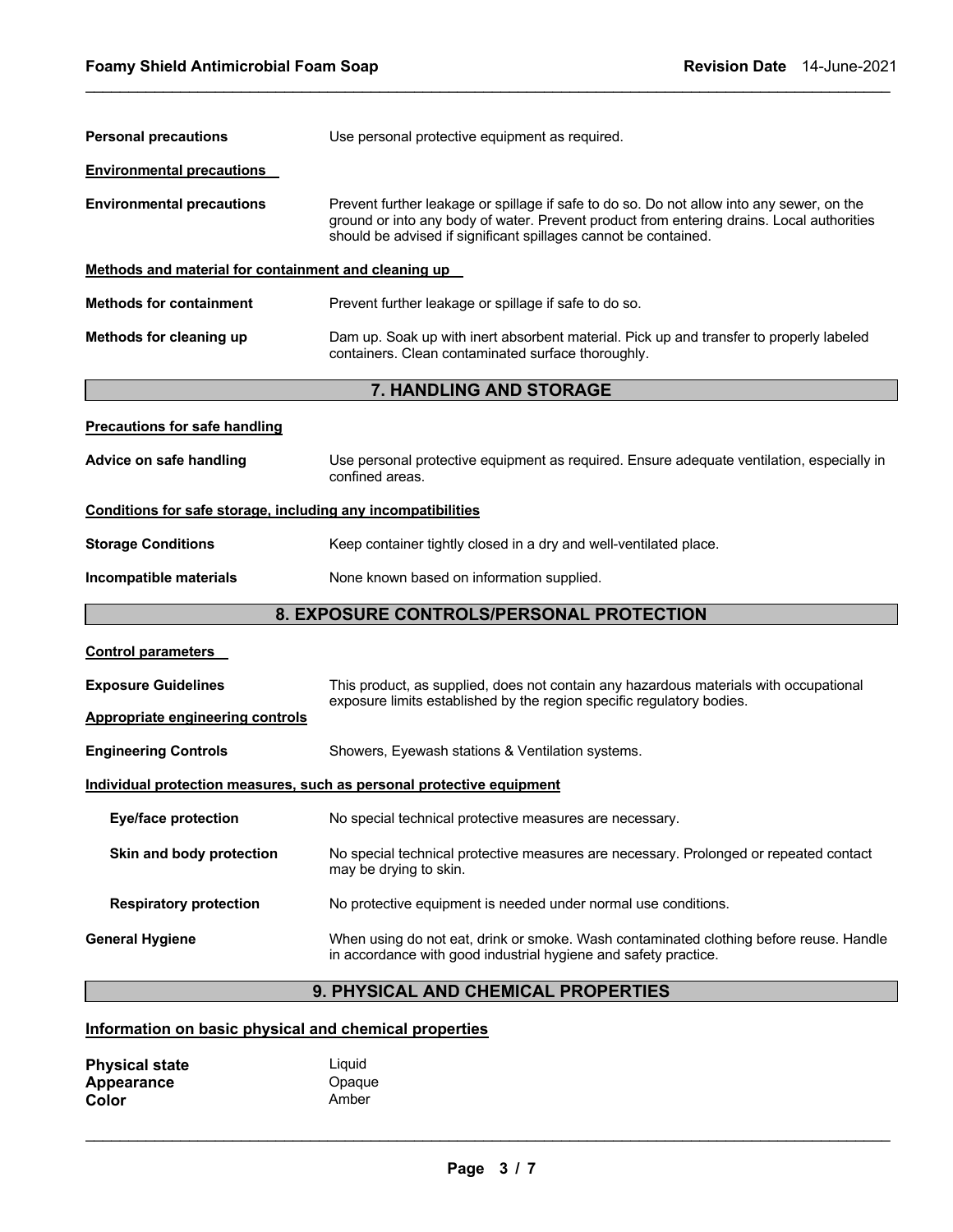| No Information available<br><b>Odor threshold</b><br>Values<br><b>Remarks</b><br>• Method<br><b>Property</b><br>$7.0 - 8.0$<br>рH<br>Not Applicable<br><b>Specific Gravity</b><br>500 cP @ 25°C<br><b>Viscosity</b><br>No Information available<br><b>Melting point/freezing point</b><br>$>200$ °F<br><b>Flash point</b><br>Boiling point / boiling range<br>No Information available<br><b>Evaporation rate</b><br>Flammability (solid, gas)<br><b>Flammability Limits in Air</b><br><b>Upper flammability limit:</b><br>Not Applicable<br>Lower flammability limit:<br>Not Applicable<br>No Information available<br>Vapor pressure<br>Vapor density<br>No Information available<br><b>Water solubility</b><br>Complete<br><b>Partition coefficient</b><br>No Information available<br>No Information available<br><b>Autoignition temperature</b><br><b>Decomposition temperature</b><br>No Information available | Odor                     | <b>Baby Powder</b> |  |
|-----------------------------------------------------------------------------------------------------------------------------------------------------------------------------------------------------------------------------------------------------------------------------------------------------------------------------------------------------------------------------------------------------------------------------------------------------------------------------------------------------------------------------------------------------------------------------------------------------------------------------------------------------------------------------------------------------------------------------------------------------------------------------------------------------------------------------------------------------------------------------------------------------------------------|--------------------------|--------------------|--|
|                                                                                                                                                                                                                                                                                                                                                                                                                                                                                                                                                                                                                                                                                                                                                                                                                                                                                                                       |                          |                    |  |
|                                                                                                                                                                                                                                                                                                                                                                                                                                                                                                                                                                                                                                                                                                                                                                                                                                                                                                                       |                          |                    |  |
|                                                                                                                                                                                                                                                                                                                                                                                                                                                                                                                                                                                                                                                                                                                                                                                                                                                                                                                       |                          |                    |  |
|                                                                                                                                                                                                                                                                                                                                                                                                                                                                                                                                                                                                                                                                                                                                                                                                                                                                                                                       |                          |                    |  |
|                                                                                                                                                                                                                                                                                                                                                                                                                                                                                                                                                                                                                                                                                                                                                                                                                                                                                                                       |                          |                    |  |
|                                                                                                                                                                                                                                                                                                                                                                                                                                                                                                                                                                                                                                                                                                                                                                                                                                                                                                                       |                          |                    |  |
|                                                                                                                                                                                                                                                                                                                                                                                                                                                                                                                                                                                                                                                                                                                                                                                                                                                                                                                       |                          |                    |  |
|                                                                                                                                                                                                                                                                                                                                                                                                                                                                                                                                                                                                                                                                                                                                                                                                                                                                                                                       |                          |                    |  |
|                                                                                                                                                                                                                                                                                                                                                                                                                                                                                                                                                                                                                                                                                                                                                                                                                                                                                                                       |                          |                    |  |
|                                                                                                                                                                                                                                                                                                                                                                                                                                                                                                                                                                                                                                                                                                                                                                                                                                                                                                                       |                          |                    |  |
|                                                                                                                                                                                                                                                                                                                                                                                                                                                                                                                                                                                                                                                                                                                                                                                                                                                                                                                       |                          |                    |  |
|                                                                                                                                                                                                                                                                                                                                                                                                                                                                                                                                                                                                                                                                                                                                                                                                                                                                                                                       |                          |                    |  |
|                                                                                                                                                                                                                                                                                                                                                                                                                                                                                                                                                                                                                                                                                                                                                                                                                                                                                                                       |                          |                    |  |
|                                                                                                                                                                                                                                                                                                                                                                                                                                                                                                                                                                                                                                                                                                                                                                                                                                                                                                                       |                          |                    |  |
|                                                                                                                                                                                                                                                                                                                                                                                                                                                                                                                                                                                                                                                                                                                                                                                                                                                                                                                       |                          |                    |  |
|                                                                                                                                                                                                                                                                                                                                                                                                                                                                                                                                                                                                                                                                                                                                                                                                                                                                                                                       |                          |                    |  |
|                                                                                                                                                                                                                                                                                                                                                                                                                                                                                                                                                                                                                                                                                                                                                                                                                                                                                                                       |                          |                    |  |
|                                                                                                                                                                                                                                                                                                                                                                                                                                                                                                                                                                                                                                                                                                                                                                                                                                                                                                                       |                          |                    |  |
|                                                                                                                                                                                                                                                                                                                                                                                                                                                                                                                                                                                                                                                                                                                                                                                                                                                                                                                       |                          |                    |  |
|                                                                                                                                                                                                                                                                                                                                                                                                                                                                                                                                                                                                                                                                                                                                                                                                                                                                                                                       | <b>Other Information</b> |                    |  |

\_\_\_\_\_\_\_\_\_\_\_\_\_\_\_\_\_\_\_\_\_\_\_\_\_\_\_\_\_\_\_\_\_\_\_\_\_\_\_\_\_\_\_\_\_\_\_\_\_\_\_\_\_\_\_\_\_\_\_\_\_\_\_\_\_\_\_\_\_\_\_\_\_\_\_\_\_\_\_\_\_\_\_\_\_\_\_\_\_\_\_\_\_

**Density Lbs/Gal** Not Applicable **VOC Content (%)** Not Applicable

# **10. STABILITY AND REACTIVITY**

**Reactivity** 

No data available

**Chemical stability** Stable under recommended storage conditions.

#### **Possibility of Hazardous Reactions**

None under normal processing.

#### **Conditions to avoid**

Extremes of temperature and direct sunlight.

# **Incompatible materials**

None known based on information supplied.

#### **Hazardous Decomposition Products**

None known based on information supplied.

### **11. TOXICOLOGICAL INFORMATION**

# **Information on likely routes of exposure**

#### **Product Information**

| <b>Inhalation</b>   | No data available. Unlikely to occur due to the physical properties of the product. |
|---------------------|-------------------------------------------------------------------------------------|
| Eye contact         | Avoid contact with eyes. Contact with eyes may cause irritation.                    |
| <b>Skin Contact</b> | Not a hazard under normal use conditions.                                           |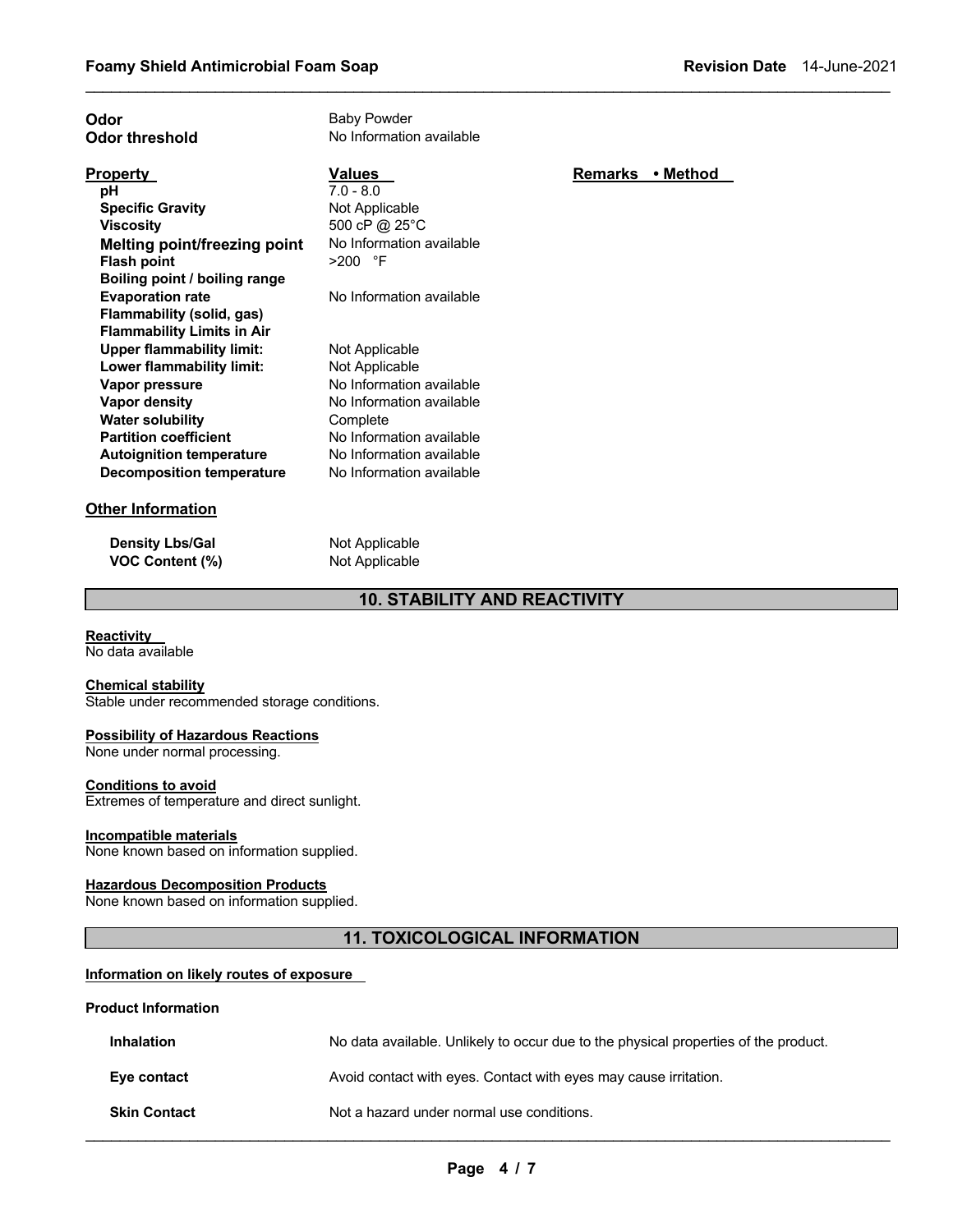**Ingestion Do not taste or swallow. Harmful if swallowed.** 

| <b>Chemical Name</b>  | Oral LD50   | Dermal LD50   | <b>Inhalation LC50</b>   |
|-----------------------|-------------|---------------|--------------------------|
| Sodium Lauryl Sulfate | = 977 mg/kg | Rabbit        | $\cdot$ 3900 ma/m $^3$ . |
| 151-21-3              | ั Rat )     | $= 580$ mg/kg | (Rat)1h                  |

\_\_\_\_\_\_\_\_\_\_\_\_\_\_\_\_\_\_\_\_\_\_\_\_\_\_\_\_\_\_\_\_\_\_\_\_\_\_\_\_\_\_\_\_\_\_\_\_\_\_\_\_\_\_\_\_\_\_\_\_\_\_\_\_\_\_\_\_\_\_\_\_\_\_\_\_\_\_\_\_\_\_\_\_\_\_\_\_\_\_\_\_\_

#### **Information on toxicological effects**

**Symptoms No Information available.** 

# **Delayed and immediate effects as well as chronic effects from short and long-term exposure**

| <b>Sensitization</b>            | No Information available. |
|---------------------------------|---------------------------|
| <b>Germ cell mutagenicity</b>   | No Information available. |
| Carcinogenicity                 | No Information available. |
| <b>Reproductive toxicity</b>    | No Information available. |
| <b>STOT - single exposure</b>   | No Information available. |
| <b>STOT - repeated exposure</b> | No Information available. |
| <b>Aspiration hazard</b>        | No Information available. |

#### **Numerical measures of toxicity - Product Information**

**Unknown Acute Toxicity** 3.5234% of the mixture consists of ingredient(s) of unknown toxicity **The following values are calculated based on chapter 3.1 of the GHS document.**

### **12. ECOLOGICAL INFORMATION**

#### **Ecotoxicity**

4.6644% of the mixture consists of components(s) of unknown hazards to the aquatic environment

| <b>Chemical Name</b>  | Algae/aquatic plants                                                | Fish                                  | Crustacea                    |
|-----------------------|---------------------------------------------------------------------|---------------------------------------|------------------------------|
| Sodium Lauryl Sulfate | 53: 72 h Desmodesmus subspicatus 8 - 12.5: 96 h Pimephales promelas |                                       | 1.8: 48 h Daphnia magna mg/L |
| $151 - 21 - 3$        | mg/L EC50 30 - 100: 96 h                                            | mg/L LC50 static 15 - 18.9: 96 h      | EC <sub>50</sub>             |
|                       | Desmodesmus subspicatus mg/L                                        | Pimephales promelas mg/L LC50         |                              |
|                       | EC50 117: 96 h Pseudokirchneriella                                  | static 22.1 - 22.8: 96 h Pimephales   |                              |
|                       | subcapitata mg/L EC50 3.59 - 15.6:                                  | promelas mg/L LC50 static 10.8 -      |                              |
|                       | 96 h Pseudokirchneriella                                            | 16.6: 96 h Poecilia reticulata mg/L   |                              |
|                       | subcapitata mg/L EC50 static                                        | LC50 static 1.31: 96 h Cyprinus       |                              |
|                       |                                                                     | carpio mg/L LC50 semi-static 4.2 -    |                              |
|                       |                                                                     | 4.8: 96 h Lepomis macrochirus mg/L    |                              |
|                       |                                                                     | LC50 flow-through 4.5: 96 h           |                              |
|                       |                                                                     | Lepomis macrochirus mg/L LC50         |                              |
|                       |                                                                     | 5.8 - 7.5: 96 h Pimephales promelas   |                              |
|                       |                                                                     | mg/L LC50 static 10.2 - 22.5: 96 h    |                              |
|                       |                                                                     | Pimephales promelas mg/L LC50         |                              |
|                       |                                                                     | semi-static 6.2 - 9.6: 96 h           |                              |
|                       |                                                                     | Pimephales promelas mg/L LC50         |                              |
|                       |                                                                     | 13.5 - 18.3: 96 h Poecilia reticulata |                              |
|                       |                                                                     | mg/L LC50 semi-static 4.3 - 8.5: 96   |                              |
|                       |                                                                     | h Oncorhynchus mykiss mg/L LC50       |                              |
|                       |                                                                     | static 4.62: 96 h Oncorhynchus        |                              |
|                       |                                                                     | mykiss mg/L LC50 flow-through 4.2:    |                              |
|                       |                                                                     | 96 h Oncorhynchus mykiss mg/L         |                              |
|                       |                                                                     | LC50 7.97: 96 h Brachydanio rerio     |                              |
|                       |                                                                     | mg/L LC50 flow-through 9.9 - 20.1:    |                              |
|                       |                                                                     | 96 h Brachydanio rerio mg/L LC50      |                              |
|                       |                                                                     | semi-static 4.06 - 5.75: 96 h         |                              |
|                       |                                                                     | Lepomis macrochirus mg/L LC50         |                              |
|                       |                                                                     | static                                |                              |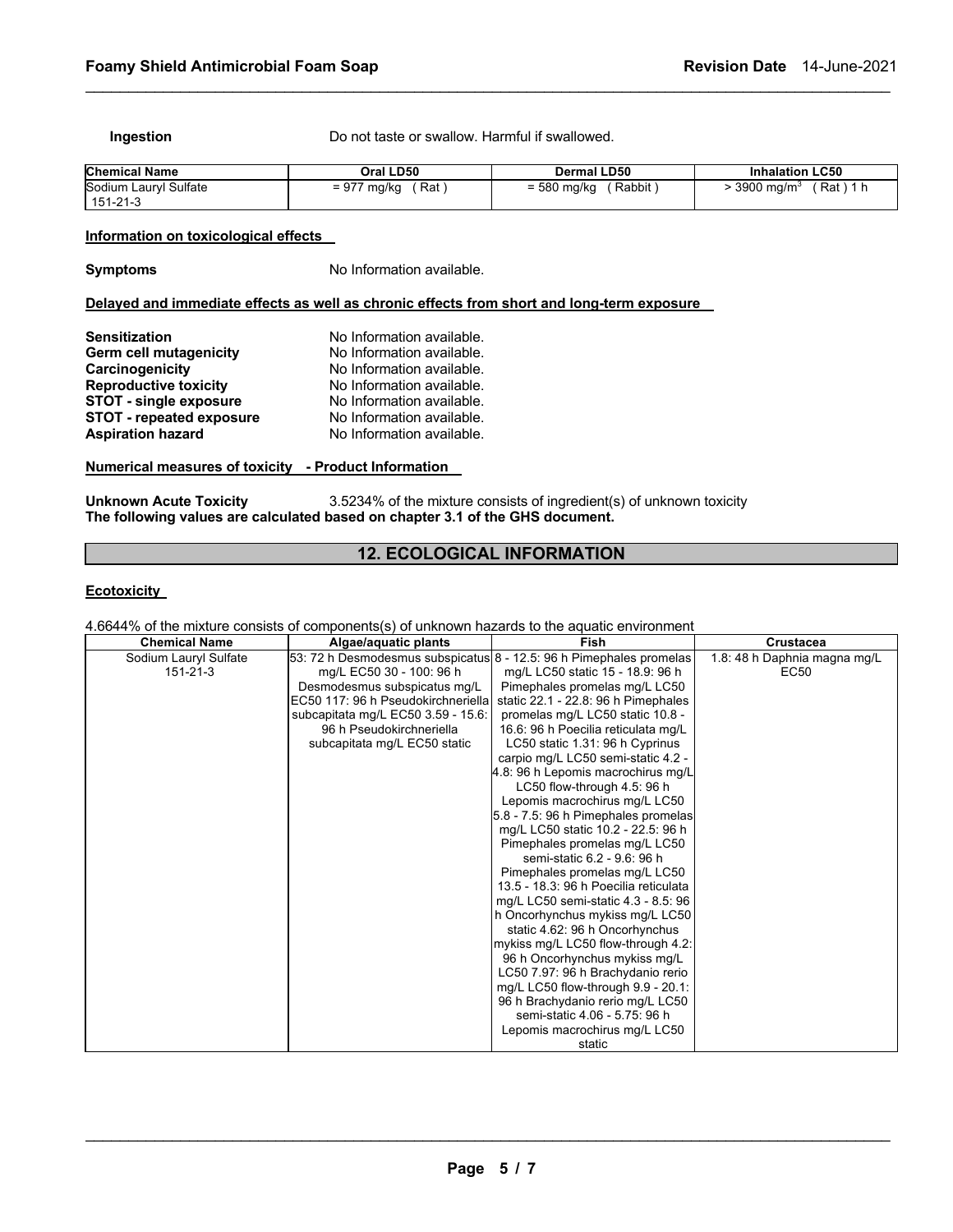| Sodium Chloride<br>7647-14-5 | Yes                                                                                  | 5560 - 6080: 96 h Lepomis<br>macrochirus mg/L LC50 flow-<br>through 12946: 96 h Lepomis<br>macrochirus mg/L LC50 static 6020<br>- 7070: 96 h Pimephales promelas<br>mg/L LC50 static 7050: 96 h<br>Pimephales promelas mg/L LC50<br>semi-static 6420 - 6700: 96 h<br>Pimephales promelas mg/L LC50<br>static 4747 - 7824: 96 h<br>Oncorhynchus mykiss mg/L LC50 | 1000: 48 h Daphnia magna mg/L<br>EC50 340.7 - 469.2: 48 h Daphnia<br>magna mg/L EC50 Static |
|------------------------------|--------------------------------------------------------------------------------------|-----------------------------------------------------------------------------------------------------------------------------------------------------------------------------------------------------------------------------------------------------------------------------------------------------------------------------------------------------------------|---------------------------------------------------------------------------------------------|
| Cocamidopropyl Betaine       | 1.0 - 10.0: 72 h Desmodesmus                                                         | flow-through<br>1.0 - 10.0: 96 h Brachydanio rerio                                                                                                                                                                                                                                                                                                              | 6.5: 48 h Daphnia magna mg/L                                                                |
| 61789-40-0                   | subspicatus mg/L EC50 0.55: 96 h<br>Desmodesmus subspicatus mq/L<br>EC <sub>50</sub> | mg/L LC50 2: 96 h Brachydanio<br>rerio mg/L LC50 semi-static                                                                                                                                                                                                                                                                                                    | EC50                                                                                        |
| Triclosan<br>3380-34-5       | Yes                                                                                  | 250: 96 h Pimephales promelas<br>µg/L LC50                                                                                                                                                                                                                                                                                                                      | 390: 48 h Daphnia magna µg/L<br>EC50                                                        |

\_\_\_\_\_\_\_\_\_\_\_\_\_\_\_\_\_\_\_\_\_\_\_\_\_\_\_\_\_\_\_\_\_\_\_\_\_\_\_\_\_\_\_\_\_\_\_\_\_\_\_\_\_\_\_\_\_\_\_\_\_\_\_\_\_\_\_\_\_\_\_\_\_\_\_\_\_\_\_\_\_\_\_\_\_\_\_\_\_\_\_\_\_

#### **Persistence and degradability**

No Information available.

#### **Bioaccumulation**

No Information available.

#### **Other adverse effects** No Information available

#### **13. DISPOSAL CONSIDERATIONS**

#### **Waste treatment methods**

**Disposal of wastes** Disposal should be in accordance with applicable regional, national and local laws and regulations.

**Contaminated packaging Theory Container.** Do not reuse container.

# **14. TRANSPORT INFORMATION**

The basic description below is specific to the container size. This information is provided for at a glance DOT information. Please refer to the container and/or shipping papers for the appropriate shipping description before tendering this material for shipment. For additional information, please contact the distributor listed in section 1 of this SDS.

| <b>DOT</b> | Not regulated |
|------------|---------------|
|            |               |

# **15. REGULATORY INFORMATION**

**International Inventories TSCA** Complies<br> **DSL/NDSL** Complies

**Complies** 

#### **Legend:**

**TSCA** - United States Toxic Substances Control Act Section 8(b) Inventory **DSL/NDSL** - Canadian Domestic Substances List/Non-Domestic Substances List

#### **US Federal Regulations**